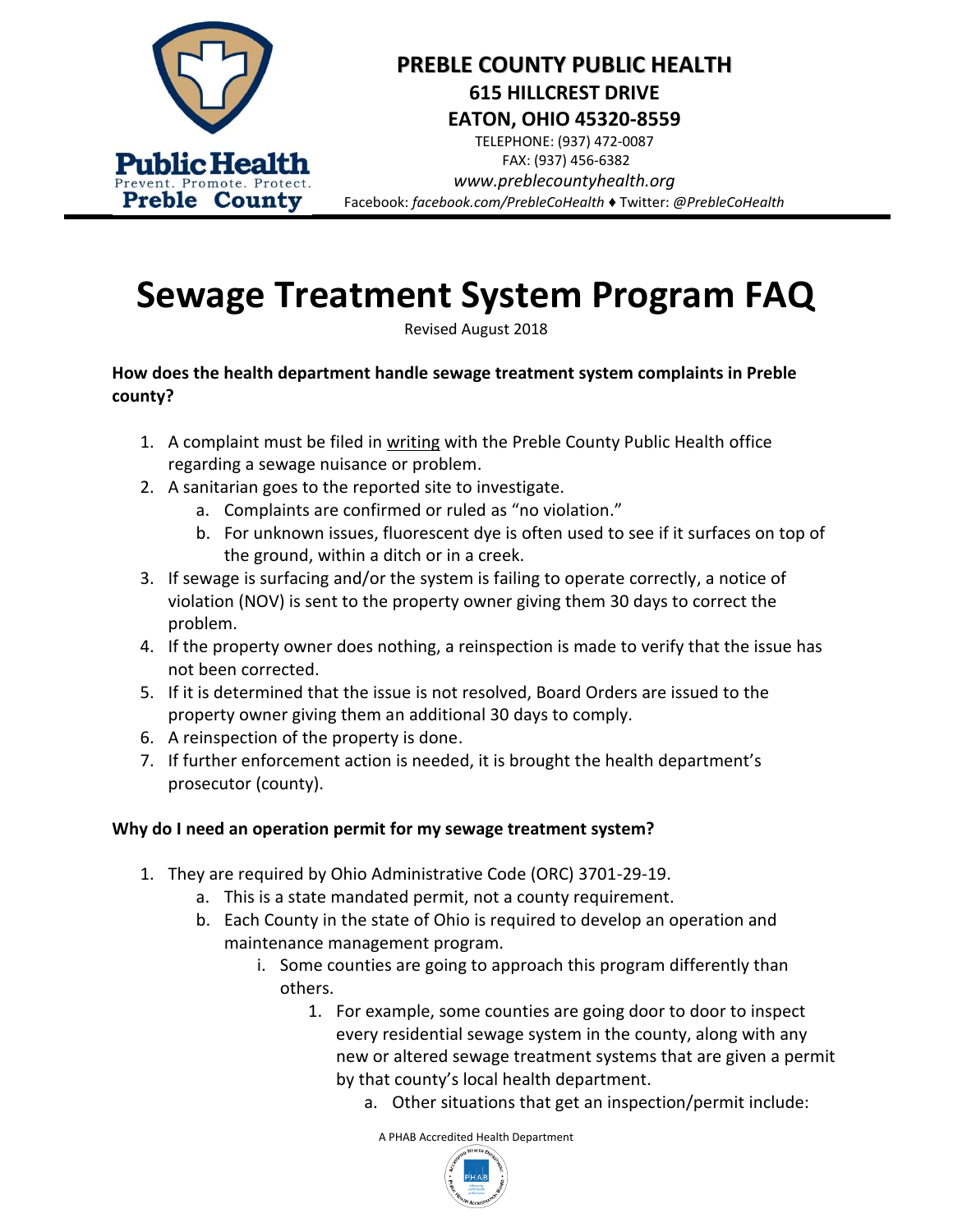

# **PREBLE COUNTY PUBLIC HEALTH 615 HILLCREST DRIVE EATON, OHIO 45320-8559**

TELEPHONE: (937) 472-0087 FAX: (937) 456-6382 *www.preblecountyhealth.org* Facebook: *facebook.com/PrebleCoHealth ♦* Twitter: *@PrebleCoHealth*

- i. Systems that require a lot split
- ii. Deed transfers
- iii. Realty sewage inspections
- iv. Building additions

#### **Who does the health department inspect? How often? What is the cost?**

- 1. Preble County Public Health does not have sufficient staff to go door to door to inspect every residential sewage system in the county.
	- a. Therefore, we have implemented operational permits on:
		- i. any new or altered sewage systems
		- ii. any sewage system that are part of a lot split,
		- iii. deed transfers,
		- iv. building additions
		- v. realty sewage inspections
			- 1. The rationale behind this is that our office has to go out to these properties to inspect the sewage systems anyway, so they are put into the operation and maintenance program. This in turn saves our office time and money.
	- b. Frequency of inspections and fees

#### **i. Non-mechanical**

- 1. Septic Tank to gravity leach lines
- 2. 10-year permit
- 3. \$50

#### **ii. Mechanical device**

- 1. Septic Tank to dosing tank to leach lines
- 2. 5-year permit
- 3. \$50

#### **iii. Mechanical device**

- 1. Aeration tank to gravity leach lines
- 2. 5-year permit
- 3. \$50

#### **iv. Discharge system**

- 1. Aeration tank and up flow filter to discharge
- 2. 1 year
- 3. \$35
- v. Frequency of operational inspections and fees are very reasonable in Preble county as compared to other counties in southwest Ohio.
	- 1. (See Sewage Roundtable Data)

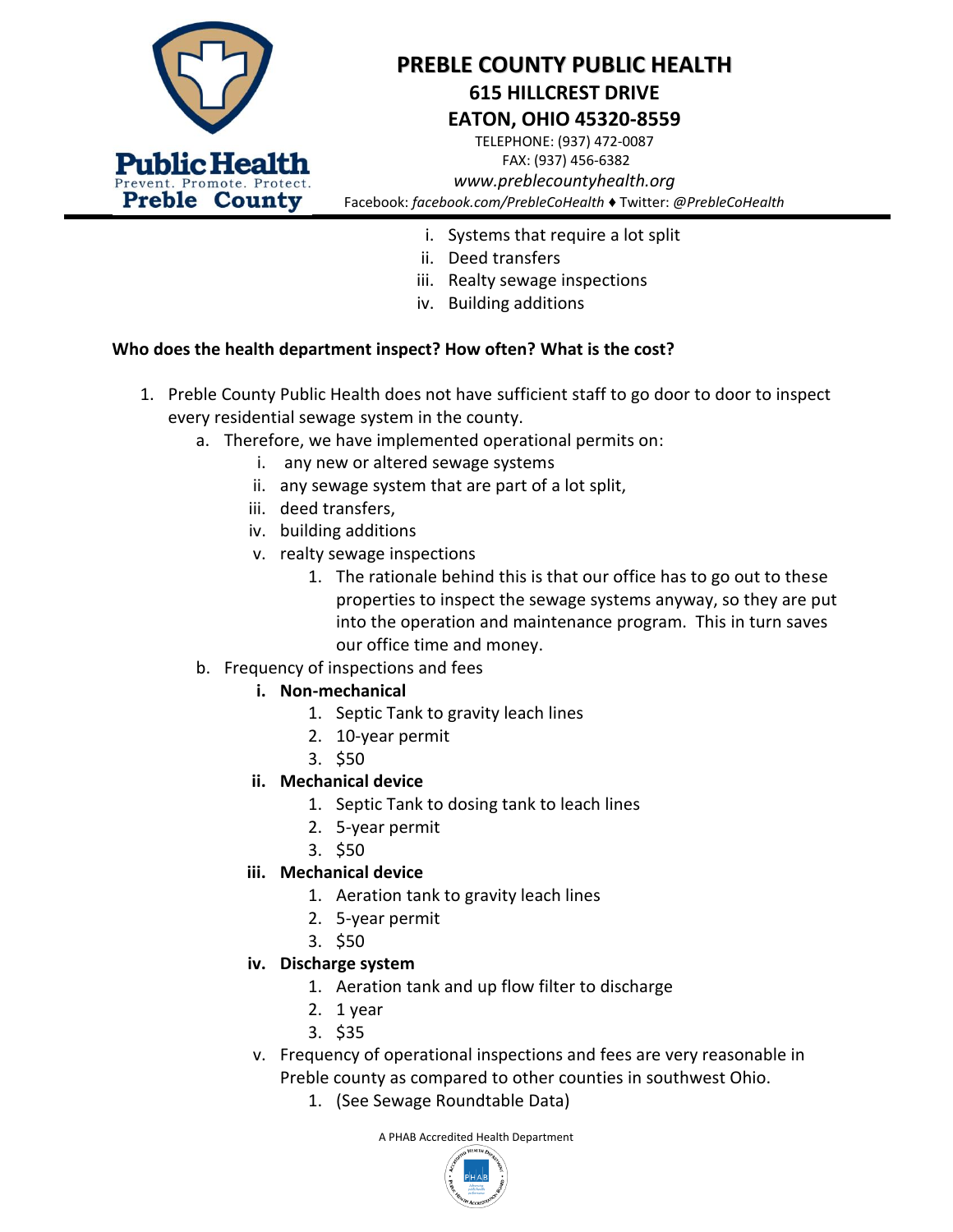

**What has Preble County Public Health done to address failing systems that continue to be a nuisance?**

- 1. EPA Sewage Grant
	- a. Since 2012, PCPH has applied for and been awarded approximately \$300,000 to assist residential sewage system owners in handling the cost of fixing their sewage treatment systems.
	- b. Sewage grant money has been available throughout the entire county and need for assistance is based on the eligibility requirements.
	- c. If an individual qualifies, they are eligible to receive 50%, 85% or 100% of funds toward addressing their system, which is dependent on their income.

### **When Ohio Environmental Protection Agency (OEPA) is involved**

- 1. Sewage treatment systems that produce over 1000 gallons of waste per day are in OEPA's jurisdiction.
	- a. Examples:
		- i. Restaurants
		- ii. Mobile home parks
		- iii. Factories
- 2. Sewage systems that produce less than 1000 gallons per day are in Preble county's jurisdiction. Preble County Public Health (PCPH) and OEPA have a memorandum of understanding (MOU) in place that states PCPH will be responsible for sewage systems that produce less than 1000 gallons per day.
- 3. Enforcement of OEPA permits.
	- a. If our office receives a complaint regarding a sewage treatment system that produces over 1000 gallons of waste per day, we go out to verify whether or not there is a problem. If there is a problem, we will take pictures and forward a report to OEPA for enforcement.

#### **What is the health department doing about Glenwood?**

1. Sewage grant money has been used to try and correct residential sewage systems in this area. The biggest problem in this area is the size of lots (generally  $\frac{1}{4}$  to  $\frac{1}{2}$  acre) and maintaining proper distances from wells and sewage systems. In some cases, only 100'